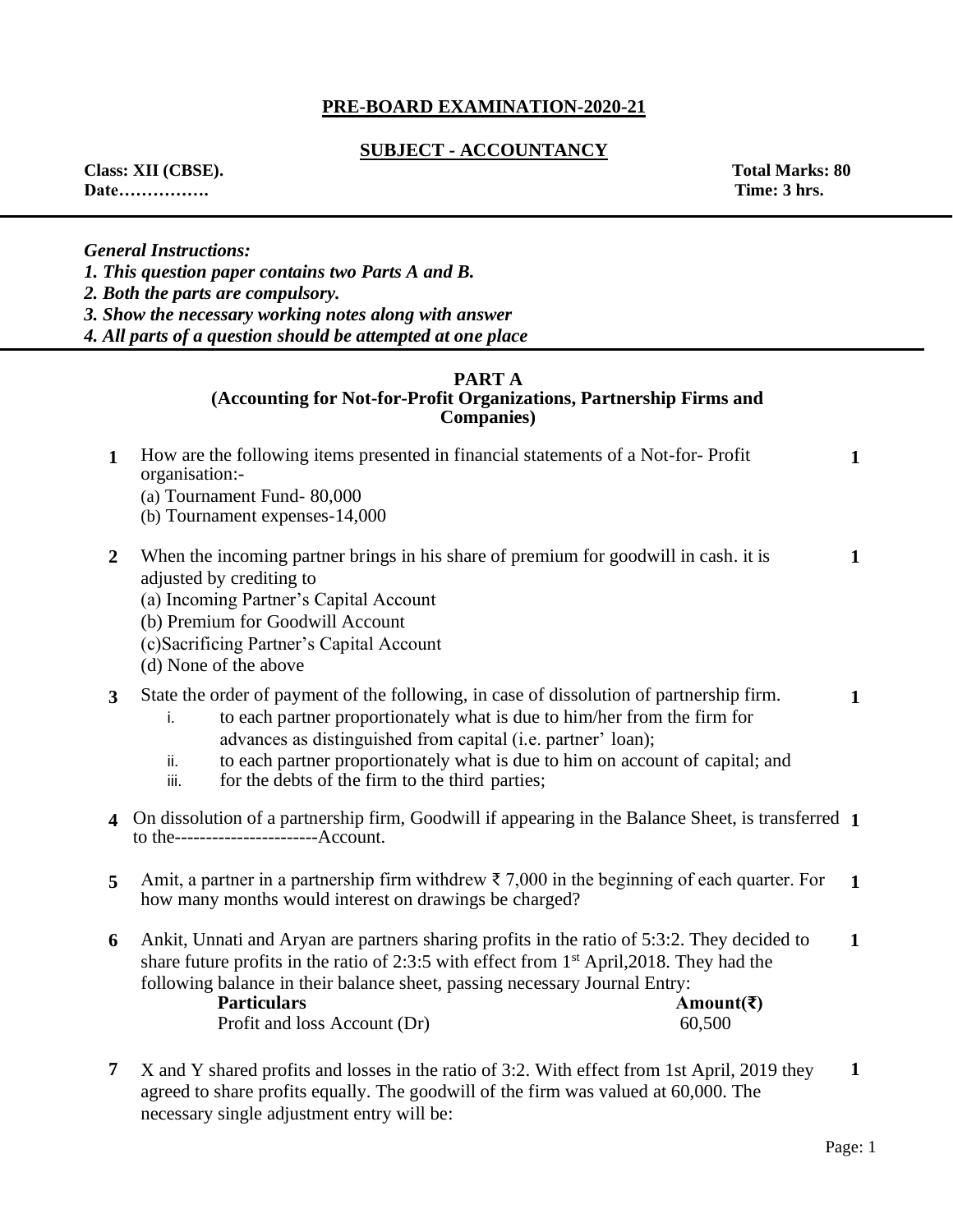|                  | Dr. Y and Cr. X with $6,000$ .<br>(c) Dr. X and Cr. Y with $6,000$ .<br>(a)<br>Dr. X and Cr. Y with 600.<br>(d) Dr. Y and Cr. X with $600$ .<br>(b)                                                                                                                                                                                                                                                                                 |              |
|------------------|-------------------------------------------------------------------------------------------------------------------------------------------------------------------------------------------------------------------------------------------------------------------------------------------------------------------------------------------------------------------------------------------------------------------------------------|--------------|
| 8                | Riyansh, Garv and Kavleen were partners in a firm sharing profit and loss in the ratio of<br>8:7:5. On 2 <sup>nd</sup> November 2018, Kavleen died. Kalveen's share of profits till the date of her<br>death was calculated at $9,375$ . Pass the necessary journal entry.                                                                                                                                                          | $\mathbf{1}$ |
| $\boldsymbol{9}$ | A and B are partners in a firm sharing profits and losses in the ratio of 3:2.0n 1 <sup>st</sup> April,<br>2019 they decided to admit C their new ratio is decided to be equal. Pass the necessary<br>journal entry to distribute Investment Fluctuation Reserve of $\overline{\epsilon}$ 60,000 at the time of C's<br>admission, when Investment appear in the books at $\bar{z}$ , 2,10,000 and its market value is<br>₹1,90,000. | 1            |
| 10               | 'Complete the following statement'<br>When a liability is discharged by a partner, at the time of dissolution, Capital Account is<br>credited because_______                                                                                                                                                                                                                                                                        | 1            |
| 11               | A and B are in partnership sharing profits and losses in the ratio of 3:2. They admit C into<br>partnership with 1/5 <sup>th</sup> share which he acquires equally from A and B. Accountant has<br>calculated new profit sharing ratio as 5:3:2. Is accountant correct?                                                                                                                                                             | $\mathbf{1}$ |
|                  | Discount on Issue of Debenture is written off in the year in which debentures are issued,                                                                                                                                                                                                                                                                                                                                           | $\mathbf{1}$ |
|                  | 13 A portion of share capital that is reserved by the company and will be utilized only                                                                                                                                                                                                                                                                                                                                             | 1            |

**14** Calculate the amount to be debited to Income and Expenditure Account under the heading 'Sports items for the year 2018-19 in respect of the Cosmopolitan Club: **3**

on the happening of winding up of the company is called

| <b>PARTICULARS</b>                                            | ₹      |
|---------------------------------------------------------------|--------|
| Stock of sports items on 1st April, 2018                      | 44,700 |
| Stock of sports items on 31st<br>March, $20\overline{1}9$     | 24,500 |
| Paid for sports items during the year                         | 97,900 |
| Creditors for supplies of sports items<br>on 31st March, 2019 | 26,500 |

Or

Distinguish between Income and Expenditure Account and Receipt and payment Account on basis of :-

- i. Nature
- ii. Nature of items
- iii. Period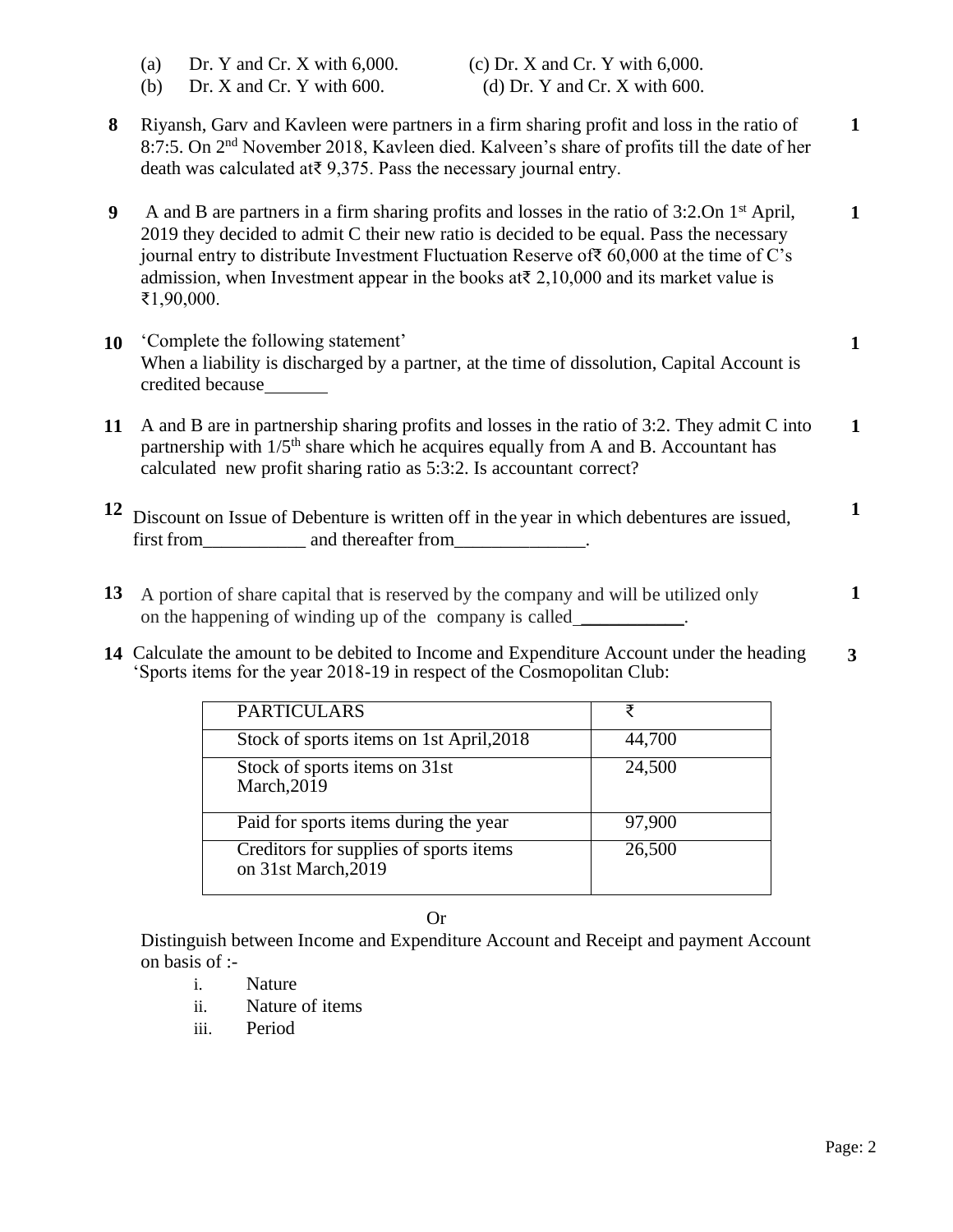**15** Danish, Ana and Pranjal are partners in a firm sharing profits and losses in the ratio of 5:3:2. **4** Their books are closed on March  $31<sup>st</sup>$  every year.

Danish died on September 30<sup>th</sup>, 2019, The executors of Danish are entitled to:-

- i. His share of Capital i.e.  $\bar{\tau}$  5,00,000 along-with his share of goodwill. The total goodwill of the firm was valued at ₹ 60,000.
- ii. His share of profit up to his date of death on the basis of sales till date of death. Sales for the year ended March 31, 2019 was  $\bar{\tau}$  2,00,000 and profit for the same year was 10% on sales. Sales shows a growth trend of 20% and percentage of profit earning is reduced by 1%.
- iii. Amount payable to Danish was transferred to his executors.

Pass necessary Journal Entries and show the working notes

**16** Maanika, Bhavi and Komal are partners sharing profits in the ratio of 6:4:1. Komal is guaranteed a minimum profit of  $\bar{\tau}$  2,00,000. The firm incurred a loss of  $\bar{\tau}$ 22,00,000 for the year ended 31st March,2018. Pass necessary journal entry regarding deficiency borne by Maanika and Bhavi and prepare Profit and Loss Appropriation Account.

### **OR**

The partners of a firm, Alia, Bhanu and Chand distributed the profits for the year ended 31<sup>st</sup> March, 2017, ₹ 80,000 in the ratio of 3:3:2 without providing for the following adjustments:

- a) Alia and Chand were entitled to a salary of  $\bar{\tau}$  1,500 each p.m.
- b) Bhanu was entitled for a salary of  $\bar{\tau}$  4,000 p.a.

Pass the necessary Journal entry for the above adjustments in the books of the firm. Show workings clearly.

**17** Bliss Products Ltd. registered with capital of ₹ 90,00,000 divided into 90,000 equity shares of  $\bar{\tau}$  100 each. The company issued prospectus inviting applications for 50,000 equity shares of ₹ 100 each payable as ₹ 20 on application, ₹ 30 on allotment, ₹ 20 on first call and balance on second call.

Applications were received for ₹40,000 shares. Raman to whom 1600 shares were allotted failed to pay final call money and these shares were forfeited. Of the forfeited shares, 600 shares were reissued to Sukhman, credited as fully paid for  $\bar{\tau}$  90 per share. Present the Share Capital as per Schedule III of Companies Act, 2013

- **18** The firm of R, K and S was dissolved on 31.3.2019. Pass necessary journal entries for the **4**following after various assets (other than cash and Bank) and the third party liabilities had been transferred to realisation account.
	- (i) K agreed to pay off his wife's loan of  $\bar{\epsilon}$  6,000.
	- (ii) Total Creditors of the firm were  $\bar{\xi}$  40,000. Creditors worth  $\bar{\xi}$ 10,000 were given a piece of furniture costing ₹8,000 in full and final settlement. Remaining creditors allowed a discount of 10%.
	- (iii) A machine that was not recorded in the books was taken over by K at  $\bar{\tau}$  3,000 whereas its expected value was ₹ 5,000.
	- (iv) The firm had a debit balance of  $\bar{\tau}$  15,000 in the profit and loss A/c on the date of dissolution.

**4**

**4**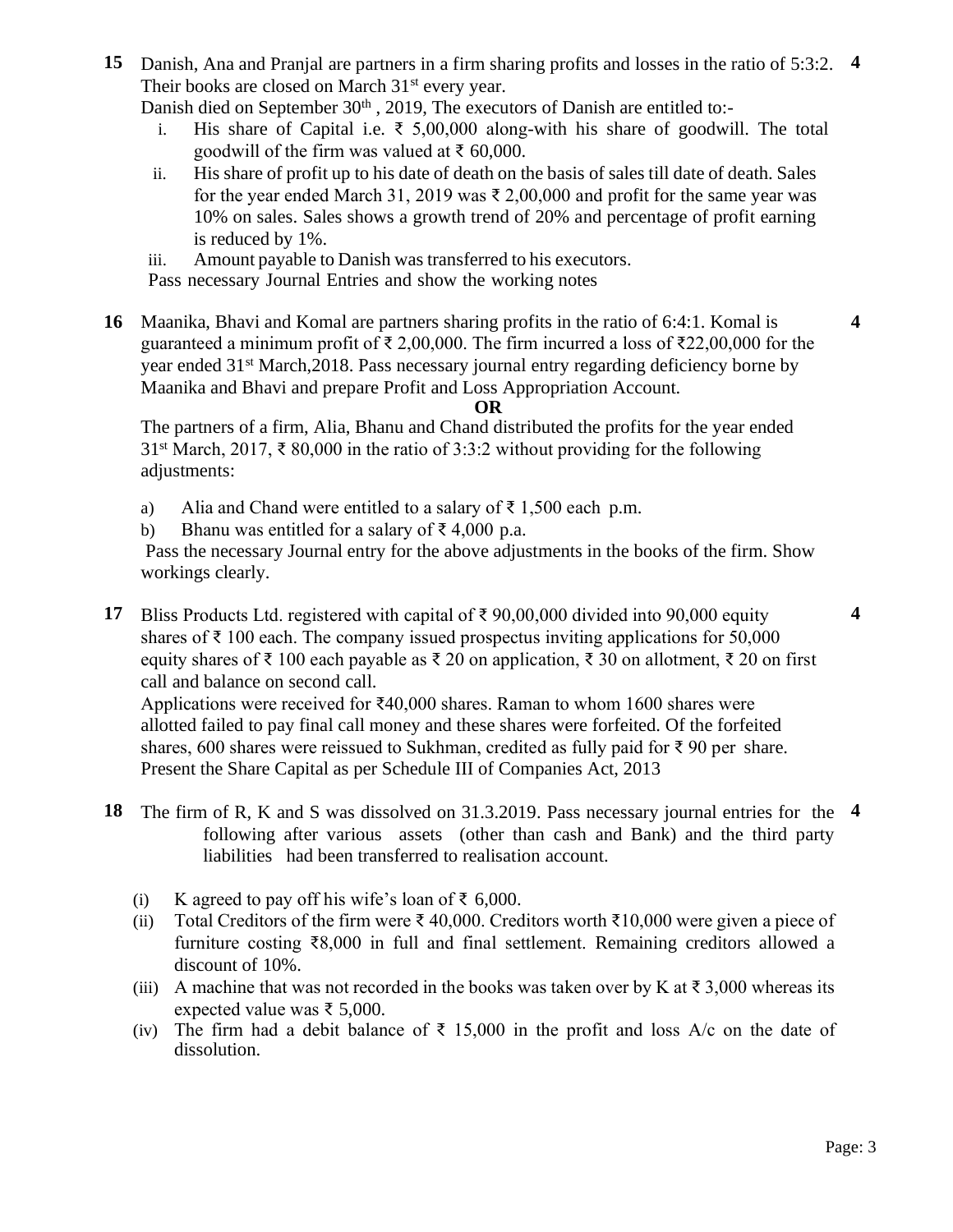**19** From the following Receipts and Payments Accounts of Rolaxe Club, for the year ended 31<sup>st</sup> March, 2019. Prepare Income and Expenditure Account for the year ended 31<sup>st</sup> March, 2019.

| 201 Z                       |                             |                            |                             |  |
|-----------------------------|-----------------------------|----------------------------|-----------------------------|--|
| <b>Receipts</b>             | Amount $(\bar{\mathbf{z}})$ | <b>Payments</b>            | Amount $(\bar{\mathbf{z}})$ |  |
| To Balance b/d              |                             | By Advertisement           | 13,100                      |  |
| Cash in hand                | 17,050                      | By Rent rates and Taxes    | 14,000                      |  |
| Current $a/c$ with bank     | 18,570                      | By Repairs                 | 15,000                      |  |
| To Donations                | 20,000                      | By Printing and Stationery | 16,000                      |  |
| To Proceeds from charity    | 16,200                      | <b>By Government Bonds</b> | 5,000                       |  |
| Show                        |                             |                            |                             |  |
| To Subscription             | 52,000                      | By Telephone Expenses      | 1,000                       |  |
| To Life membership fees     | 5,250                       | By Furniture (purchased on | 70,000                      |  |
|                             |                             | $1st$ July, 2018)          |                             |  |
| To Entrance Fees            | 6,000                       | By Balance c/d             |                             |  |
| To Interest on investment @ | 7,200                       | Cash in hand               | 3,170                       |  |
| 7% for the year.            |                             |                            |                             |  |
|                             |                             | Cash at Bank               | 5,000                       |  |
|                             |                             |                            |                             |  |

#### **Receipts and Payments Account for the year ended 31st March, 2019**

Additional Information :-

- i) Depreciate furniture by 15% p.a.
- ii) There were 416 Life Members on 31.3.2018 the subscription payable by each member, to be a life time member is  $\bar{\tau}$  125

iii)

| Subscription outstanding on 31 <sup>st</sup> March, 2018       | 6,000 |
|----------------------------------------------------------------|-------|
| Subscription outstanding on $31st$ March, 2019                 | 7,000 |
| Subscription received in advance on $31st$ March, 2018 4,000   |       |
| Subscription received in advance on $31st$ March, 2019 $5,000$ |       |

- **20** Journalise the following transactions
	- a) Mehar Ltd. issued ₹ 1,00,000, 12% Debentures of ₹ 100 each at a premium of 5% redeemable at a premium of 2%
	- b) 12 % Debentures were issued at a discount of 10% to a vendor of machinery for payment of ₹ 9,00,000
	- c) Issue of 10,000 11% debentures of  $\bar{\tau}$  100 each as collateral in favour of State Bank of India. Company opted to pass necessary entry for issue of debentures.

### **OR**

a) Gopalan Ltd issued 5,000; 9% Debentures of ₹100 each at ₹6 par and also raised Long-term loan of ₹80,000 from bank, collaterally secured by issue of 1,000; 9% Debentures of ₹100 each. Pass the Journal entry for issue of debentures as collateral security. How will it be shown in the Note to Accounts?

b) Pilot Pens Ltd purchased Machinery of ₹55,000 from Kiran Machines Ltd. 10% was paid by Pilot Pens Ltd by accepting a Bill of exchange in favour of Kiran Machines Ltd and the balance was paid by issue of 9% Debentures of  $\bar{\tau}$ 100 each at par, redeemable after five years. Pass necessary Journal entries in the books of Pilot Pens Ltd.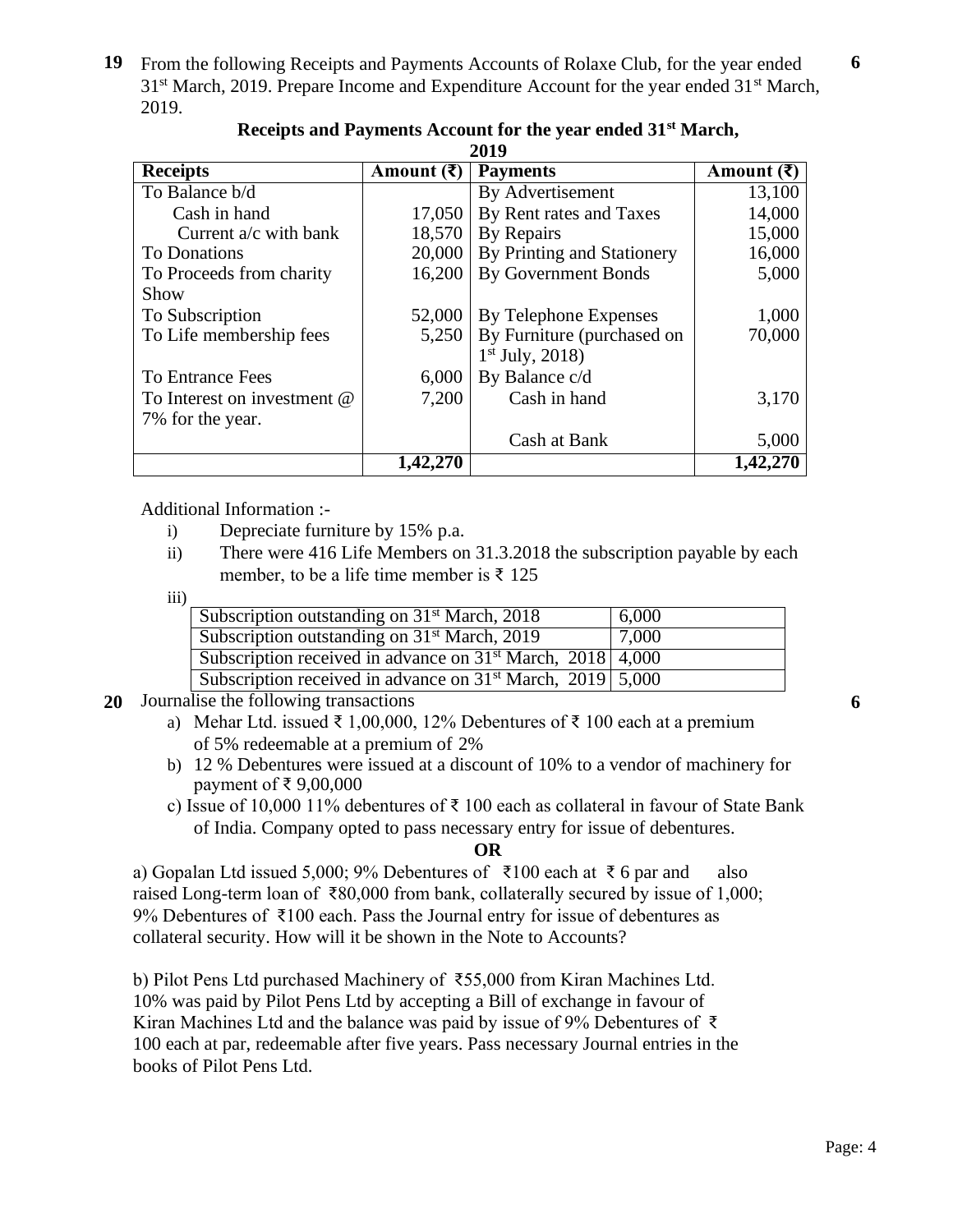**21** Gautam and Yashica are partners in a firm, sharing profits and losses in 3:1 respectively. The balance sheet of the firm as on  $31<sup>st</sup>$  March 2018 was as follows: **8**

| <b>Liabilities</b>  | Amt(₹)   | <b>Assets</b> | Amt(₹)   |
|---------------------|----------|---------------|----------|
| Sundry creditors    | 50,000   | Furniture     | 60,000   |
| Bills payable       | 30,000   | <b>Stock</b>  | 1,40,000 |
| Capitals            |          | Debtors       | 80,000   |
| 4,00,000<br>Gautam  |          | Cash in hand  | 90,000   |
| 1,00,000<br>Yashica |          | Machinery     | 2,10,000 |
|                     | 5,00,000 |               |          |
|                     | 5,80,000 |               | 5,80,000 |

 **Balance Sheet As at 31.3.2018**

Asma is admitted as a partner for  $3/8<sup>th</sup>$  share in the profits with a capital of  $\overline{22,10,000}$ and

₹50,000 for her share of goodwill. It was decided that:

- i. New profit sharing ratio will be 3:2:3
- ii. Machinery will depreciated by 10% and Furniture by ₹5,000.
- iii. Stock was re-valued at ₹ 2,10,000.
- iv. Provision for doubtful debts is to be created at 10% of debtors.

Prepare Revaluation Account, Partners Capital Account and show journal entries for the above adjustments.

**Or**

X,Y and Z were in partnership sharing profits in proportion to their capitals. Their Balance Sheet as on 31st March, 2018 was as follows:

| <b>Liabilities</b>                                      | Amount (₹) | <b>Particulars</b>                                            | Amount $(\bar{\mathbf{z}})$ |
|---------------------------------------------------------|------------|---------------------------------------------------------------|-----------------------------|
| <b>Sundry Creditors</b>                                 | 16,600     | Cash                                                          | 15,000                      |
| Workmen's<br><b>Compensation Fund</b>                   | 9,000      | 21,000<br>Debtors<br>Less-Prov for Doubtful<br>Debts $(1400)$ | 19,600                      |
| <b>General Reserve</b>                                  | 6,000      | <b>Stock</b>                                                  | 19,000                      |
| Capitals :<br>90,000<br>X<br>Y<br>60,000<br>30,000<br>Z | 1,80,000   | Machinery<br><b>Building</b>                                  | 58,000<br>1,00,000          |
|                                                         | 2,11,600   |                                                               | 2,11,600                    |

On the above date, Y retired owing to ill health. The following adjustments were agreed upon for calculation of amount due to Y.

- a) Provision for Doubtful Debts to be increased to 10% of Debtors.
- b) Goodwill of the firm be valued at  $\bar{\tau}$  36,000 and be adjusted into the Capital Accounts of X and Z, who will share profits in future in the ratio of 3:1.
- c) Included in the value of Sundry Creditors was  $\bar{\tau}$  2,500 for an outstanding legal claim, which will not arise.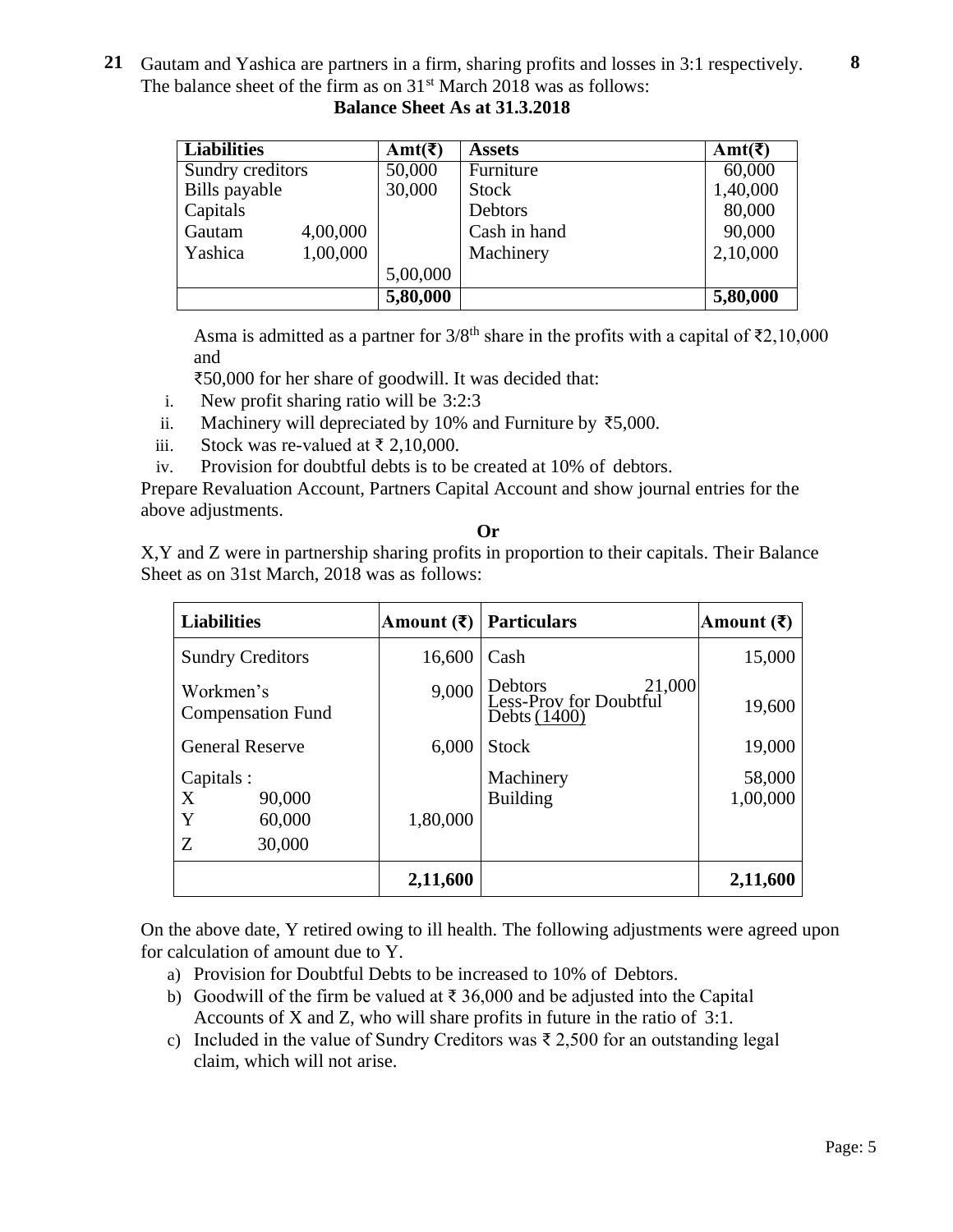e) Y to be paid  $\bar{\xi}$  9,000 immediately and balance to be transferred to his Loan Account. Prepare Revaluation Account, Partner's Capital Accounts and Balance Sheet of the new firm after Y's retirement.

**22** Saregama Ltd invited applications for issuing 80,000 equity shares of ₹ 100 each at a premium **8** of ₹ 10. The amount was payable as follows On Application – ₹ 30 On allotment – ₹ 30 (including a premium of ₹ 10) On 1<sup>st</sup> call – ₹ 30 On Final Call Balance

Applications of 1,20,000 shares were received. Allotment was made on pro rata basis to all applicants. Excess money received on application was adjusted on sums due on allotment. Dhwani, who was allotted 1,600 shares, failed to pay allotment money and Sargam who applied of 6,000 shares did not pay 1<sup>st</sup> call money. These shares were forfeited immediately after 1<sup>st</sup> call.

2,000 of these shares (including all shares of Dhwani were issued to Tarang for  $\bar{\xi}$  95 per share as 80 paid up. Pass necessary journal entries in books of Saregama Ltd. by opening call in arrear, call in advance account, if final call has not been made.

### **Or**

- a. X Ltd. forfeited 10 shares of ₹ 10 each, ₹ 7 called up on which the shareholder had paid application and allotment money of ₹ 5 per share. Out of these, 8 shares were re-issued to Y for ₹8 per share at ₹ 8 per paid up per share. Record the journal entries for forfeiture and reissue of shares by opening call in arrear, call in advance account.
- b. L ltd forfeited Mr M's shares who has applied for 600 shares and was allotted 400 shares failed to pay allotment money of ₹ 4 per share including premium of ₹ 2 on which he had paid application money of  $\bar{\tau}$  2 only. Pass necessary journal entries for forfeiture of shares by opening call in arrear, call in advance account.
- c. Crown Ltd forfeited 50 shares of  $\bar{\tau}$  10 each, for non- payment of final call money of ₹ 3 per share. Out of these 20 shares were reissued to Taj at₹ 8 per share. Record the journal entries for forfeiture and reissue of shares assuming that the company maintains call in arrear, call in advance account.

# **PART B**

# **(Analysis of Financial Statements)**

|    | 23 What will be the effect on current ratio if a bills payable is discharged on maturity?                                                                                                                                                                       |     |
|----|-----------------------------------------------------------------------------------------------------------------------------------------------------------------------------------------------------------------------------------------------------------------|-----|
| 24 | The two basic measures of operational efficiency of a company are<br>a) Inventory Turnover Ratio and Working Capital Turnover Ratio<br>b) Liquid Ratio and Operating Ratio<br>c) Liquid Ratio and Current Ratio<br>d) Gross Profit Margin and Net Profit Margin |     |
| 25 | Debt Equity Ratio of a company is 1:2. Purchase of a Fixed asset for ₹ 5,00,000 on long term<br>deferred payment basis will increase, decrease or not change the ratio?                                                                                         | - 1 |
| 26 | State the importance of financial analysis for labour unions.                                                                                                                                                                                                   |     |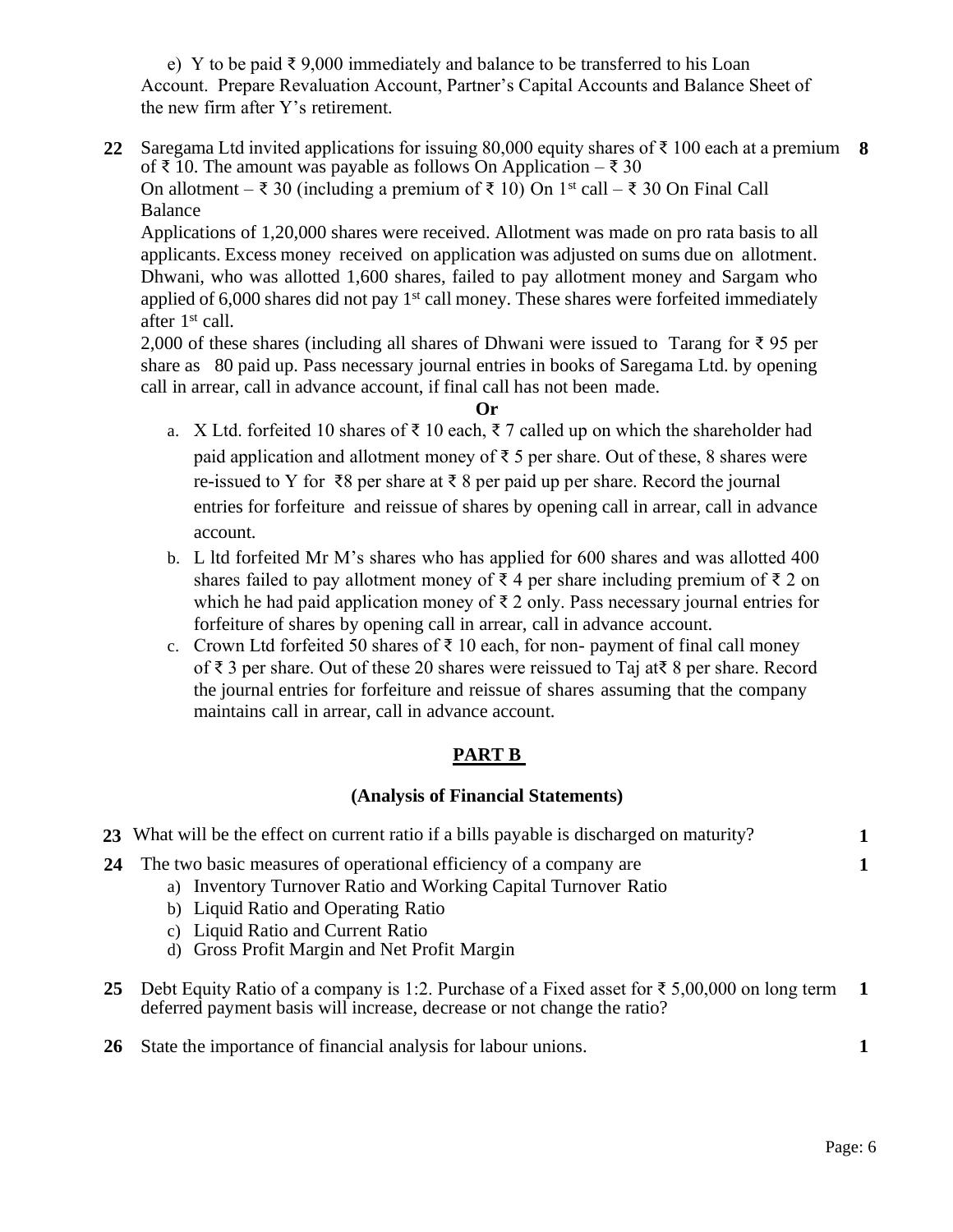**27** M/s Mevo and Sons.; a bamboo pens producing company, purchased a machinery for ₹ 9,00,000. It received dividend of  $\bar{\tau}$  70,000 on investment in shares. The company also sold an old machine of the book value of ₹ 79,000 at a loss of ₹ 10,000. Compute Cash flow from Investing Activities.

| 28        |    | Whether the following statement is True or False.<br>'Patents purchased by a company will be an operating activity.' |                       |   |
|-----------|----|----------------------------------------------------------------------------------------------------------------------|-----------------------|---|
| 29        |    | While preparing Cash Flow Statement, match the following activities                                                  |                       |   |
|           |    | Payment of cash to acquire Debenture by                                                                              | a. Financing activity |   |
|           |    | an Investing Company                                                                                                 |                       |   |
|           | П. | Purchase of Goodwill                                                                                                 | b. Investing Activity |   |
|           | Ш. | Dividend paid by manufacturing company                                                                               | c. Operating activity |   |
| <b>30</b> |    | From the following details calculate Interest Coverage Ratio:<br>$N_{\rm tot} = 0.64 + 0.44$                         |                       | 3 |

Net profit after tax - ₹ 7,00,000 6% debentures of ₹ 20,00,000 Tax Rate 30%

#### **Or**

Under which major heads and sub-heads will the following items be placed in the Balance Sheet of the company as per Schedule III, Part I of the Companies Act, 2013?

- (i) Debentures with maturity period in current financial year
- (ii) Securities Premium Reserve
- (iii) Provident Fund
- **31** Following information is extracted from the Statement of Profit and Loss of Crypto Finance Ltd. For the year ended 31st March 2017 and 31st March 2018. Prepare common size  **4** statements.

| <b>Particulars</b>                  | <b>Note</b><br>no. | 31.3.2019<br>(3) | 31.3.2018<br>(3) |
|-------------------------------------|--------------------|------------------|------------------|
| I EQUITY AND LIABILITIES            |                    |                  |                  |
| 1. Shareholder's Funds:             |                    |                  |                  |
| Share Capital<br>a.                 |                    | 5,00,000         | 4,00,000         |
| b. Reserve and Surplus              |                    | 1,60,000         | 1,20,000         |
| 2. Current Liabilities:             |                    |                  |                  |
| a. Trade Payable                    |                    | 1,40,000         | 80,000           |
| <b>Total</b>                        |                    | 8,00,000         | 6,00,000         |
| <b>II ASSETS</b>                    |                    |                  |                  |
| 1. Non-Current Assets:              |                    |                  |                  |
| a. Fixed Assets:                    |                    |                  |                  |
| <i>i.</i> Tangible Assets           |                    | 3,20,000         | 2,40,000         |
| <b>Intangible Assets</b><br>ii.     |                    | 40,000           | 60,000           |
| <b>Current Assets</b><br>2.         |                    |                  |                  |
| Inventories<br>a <sub>z</sub>       |                    | 1,60,000         | 60,000           |
| <b>Trade Receivables</b><br>$h_{-}$ |                    | 2,40,000         | 2,00,000         |
| Cash and Cash Equivalents<br>c.     |                    | 40,000           | 40,000           |
| <b>Total</b>                        |                    | 8,00,000         | 6,00,000         |

**1**